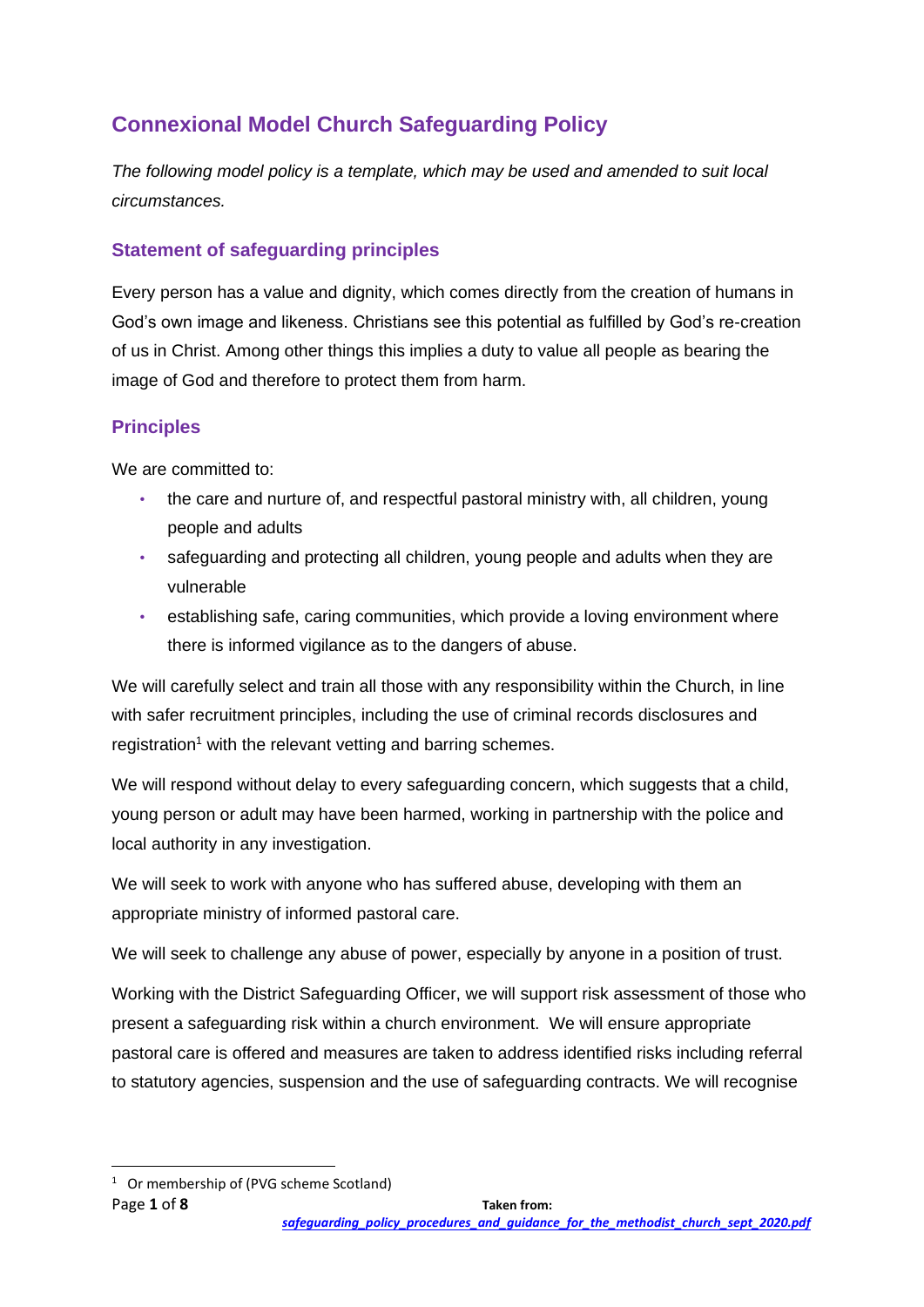and apply the restrictions to appointment laid down in Standing Order 010 of the Constitutional Practice and Discipline of the Methodist Church.

In all these principles, we will follow legislation, guidance and recognised good practice.

### **a) A model church policy**

Safeguarding Children, Young People and Vulnerable Adults Policy for ……………………...….. Methodist Church

This policy was agreed at a Church Council held on

.........................................................................................

The Methodist Church, along with the whole Christian community, believes each person has a value and dignity which comes directly from God's creation in God's own image and likeness. Christians see this as fulfilled by God's re-creation of us in Christ. Among other things, this implies a duty to value all people as bearing the image of God and therefore to protect them from harm.

................................................................................ Methodist Church is committed to the safeguarding and protection of all children, young people and adults and affirms that the needs of children or of people when they are vulnerable and at risk are paramount.

................................................................................ Methodist Church recognises that it has a particular care for all who are vulnerable whether as a result of disabilities or reduction in capacities or by their situation. It is recognised that this increased vulnerability may be temporary or permanent and may be visible or invisible, but that it does not diminish our humanity and our wish to affirm the gifts and graces of all God's people.

This policy addresses the safeguarding of children, young people and vulnerable adults. It is intended to be a dynamic policy. It is intended to support the Church in being a safe supportive and caring community for children, young people, vulnerable adults, for survivors of abuse, for communities and for those affected by abuse.

................................................................................ Methodist Church fully agrees with the statement reiterated in Creating Safer Space 2007:

*As the people of the Methodist Church we are concerned with the wholeness of each individual within God's purpose for everyone. We seek to safeguard all members of the church community of all ages.*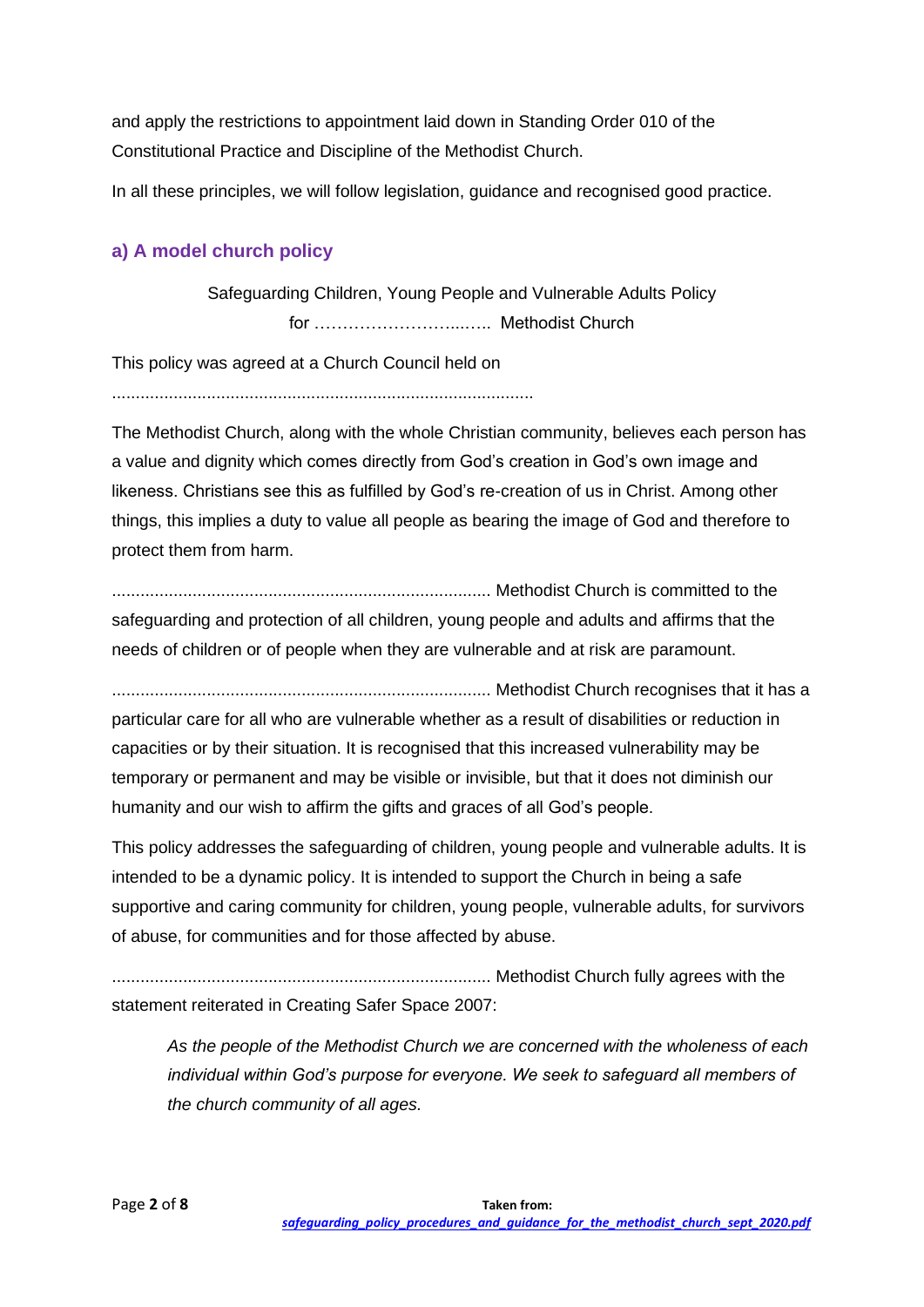................................................................................ Methodist Church recognises the serious issue of the abuse of children and vulnerable adults and recognises that this may take the form of physical, emotional, sexual, financial, spiritual, discriminatory, domestic or institutional abuse or neglect, abuse using social media, child sexual exploitation or human trafficking (slavery).

It acknowledges the effects these may have on people and their development, including spiritual and religious development. It accepts its responsibility for ensuring that all people are safe in its care and that their dignity and right to be heard is maintained. It accepts its responsibility to support, listen to and work for healing with survivors, offenders, communities and those who care about them. It takes seriously the promotion of welfare so that each of us can reach our full potential in God's grace.

................................................................................ Methodist Church commits itself to:

- **RESPOND** without delay to any allegation or cause for concern that a child or vulnerable adult may have been harmed or may suffer harm, whether in the church or in another context. It commits itself to challenge the abuse of power of anyone in a position of trust.
- **IMPLEMENT** the Methodist Church Safeguarding Policy, Procedures and Guidance, government legislation and guidance and safe practice in the circuit and in the churches.
- **PROVIDE** support, advice and training for lay and ordained people to ensure that people are clear and confident about their roles and responsibilities in safeguarding and promoting the welfare of children and adults who may be vulnerable.
- **AFFIRM** and give thanks for those who work with children and vulnerable adults and also acknowledge the shared responsibility of all of us for safeguarding children and vulnerable adults who are on our premises.

# **Church Council**

It is the responsibility of each Church Council to appoint a Church Safeguarding Officer and there should be no gaps in this crucial provision. *The safeguarding officer should be a member of the Church Council or have the right to attend at least annually to report on implementation of the safeguarding policy. Where an individual covers the role in more than one location, they must be able to cover the activities identified in the relevant role outline and be facilitated to attend meetings to report on safeguarding in each location.*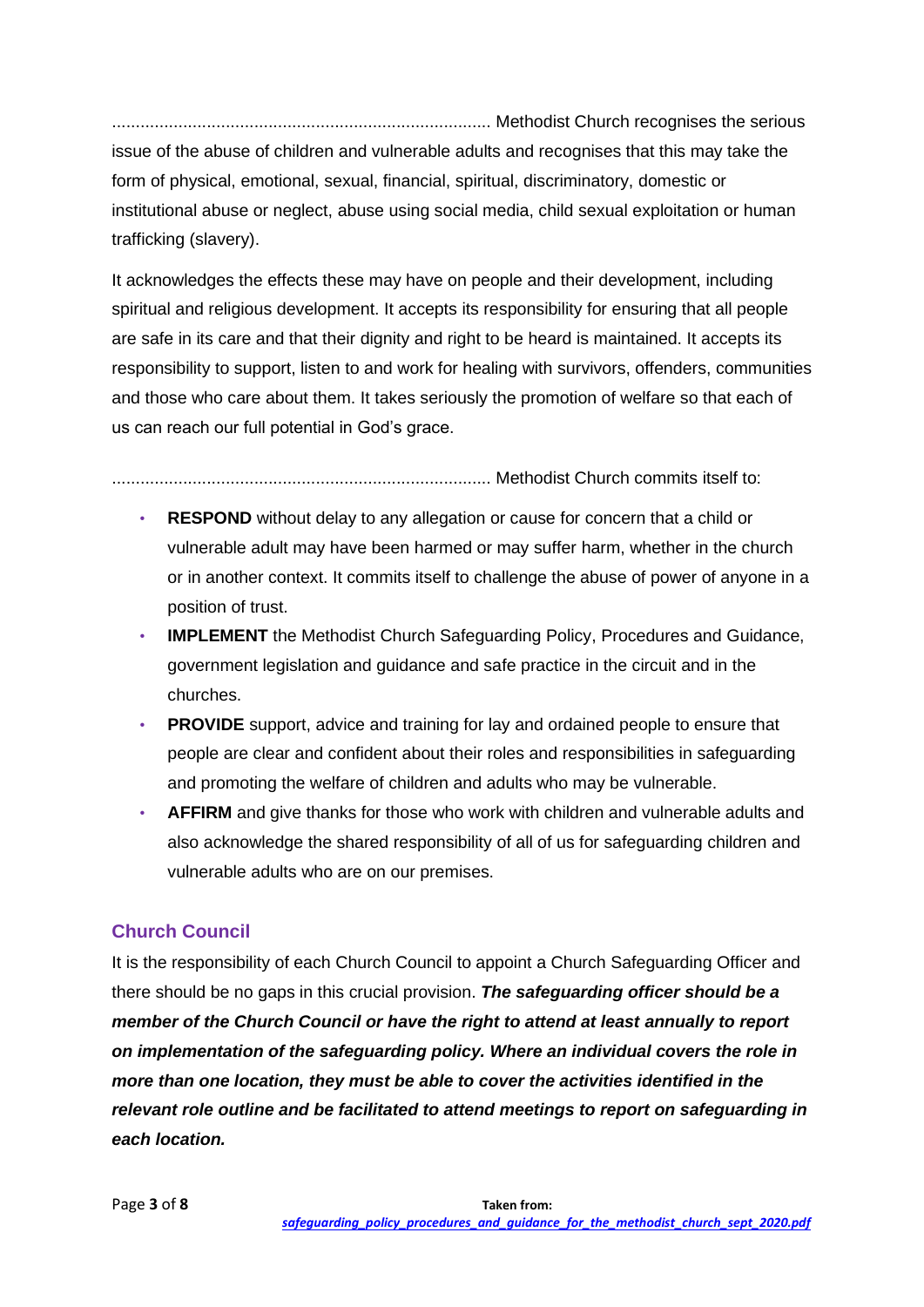*It is not appropriate for the minister in pastoral charge to hold the church safeguarding officer role because of the potential conflict with their own responsibilities. It is acknowledged that to avoid any disruption in safeguarding provision, it may be necessary for the minister in pastoral charge to take responsibility for some or all of the activities temporarily while other arrangements are made. However, this should only be for a very short period to enable the sharing of the role with another church or the identification of an alternative person to take on the role.* 

The role will usually be undertaken on a voluntary basis although expenses should be met. Ultimate responsibility for safeguarding within the church lies with the Church Council.

………………………….. ….Methodist Church appoints

..............................................................(name)

as church Safeguarding Officer (Adults). and

..............................................................................................................................................

#### (name)

as church Safeguarding Officer (Children) and supports them in their role, which is to:

- provide support and advice to the minister and the stewards in fulfilling their roles with regard to safeguarding.
- ensure that a suitable, signed church safeguarding policy is displayed at all times in the church on a safeguarding noticeboard, along with names of current safeguarding officers, national helplines and other suitable information. This must be renewed annually.
- record all safeguarding issues that are reported to the church safeguarding officer, according to Methodist policy and procedure.
- promote appropriate routes for reporting of concerns
- identify and inform those who are required to attend safeguarding training and maintain records of attendance. Work with the circuit safeguarding officer and DSO to arrange training.
- attend training and meetings relating to the role
- work in partnership with the lettings officer, stewards and user groups to promote good safeguarding practice on church premises. This will include gaining written confirmation that hirers of church premises are aware of the church safeguarding policy or are using an appropriate policy of their own.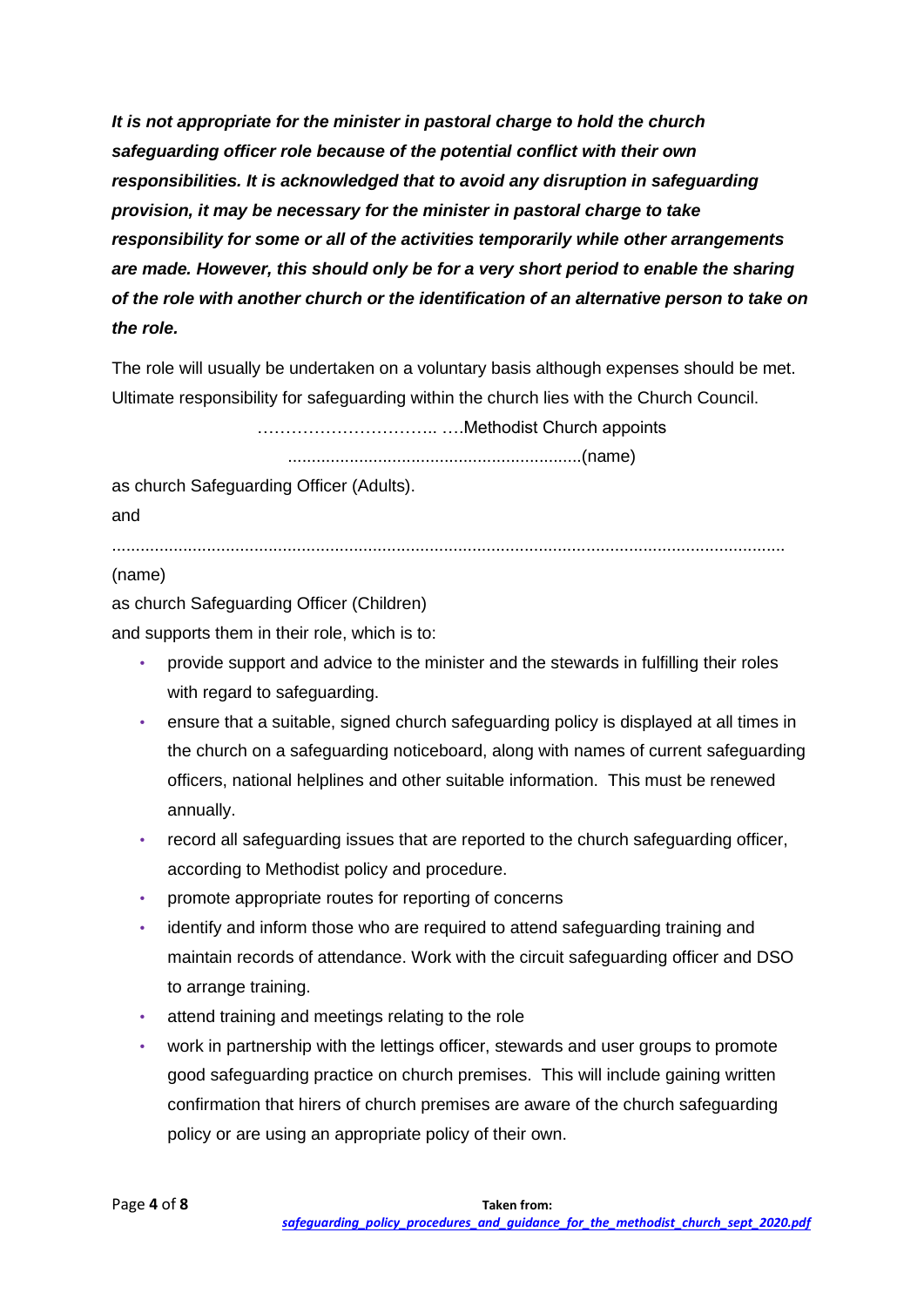- check that safeguarding is included as an agenda item at all Church Council meetings and report to the Church Council annually.
- inform all those with responsibility for recruitment, whether paid or voluntary, of their obligation to follow safer recruitment procedures.
- advise the circuit safeguarding officer and/or DSO of any issues with compliance with safeguarding training, policy or safer recruitment requirements and respond promptly to any request from them about audit of safeguarding activities.

### **a) Purpose**

The purpose of the church safeguarding policy is to check that procedures are in place and provide clarity about the roles and responsibilities of those trusted with promoting the church as a safe space for all its users. It is to be read in conjunction with the Methodist Church Safeguarding Policy, Procedures and Guidance (2020).

### **b) Good practice**

We believe that good practice means:

- All people are treated with respect and dignity.
- Those who act on behalf of the Church should not meet or work alone with a child or vulnerable adult where the activity cannot be seen unless this is necessary for pastoral reasons, in which case a written record will be made and kept noting date, time and place of visit.
- The church premises will be assessed by the church safeguarding officer with the property steward and/or their representatives at least annually for safety for children and vulnerable adults and a written risk assessment report will be given annually to the Church Council. This will include fire safety procedures. The Church Council will consider the extent to which the premises and equipment are suitable or should be made more suitable.
- Any church-organised transport of children or vulnerable adults will be checked to ensure that the vehicle is suitable and insured and that the driver and escort (where required) are appropriate. *(See 6.10.7.1 of the Safeguarding Policies, Procedures and Guidance for the Methodist Church).* A record to be kept in the church file for each driver/car.
- Activity risk assessments will be undertaken before any activity takes place to minimise the risk of harm to those involved. Approval will be obtained from the event leader/minister. A written record of the assessment will be retained securely.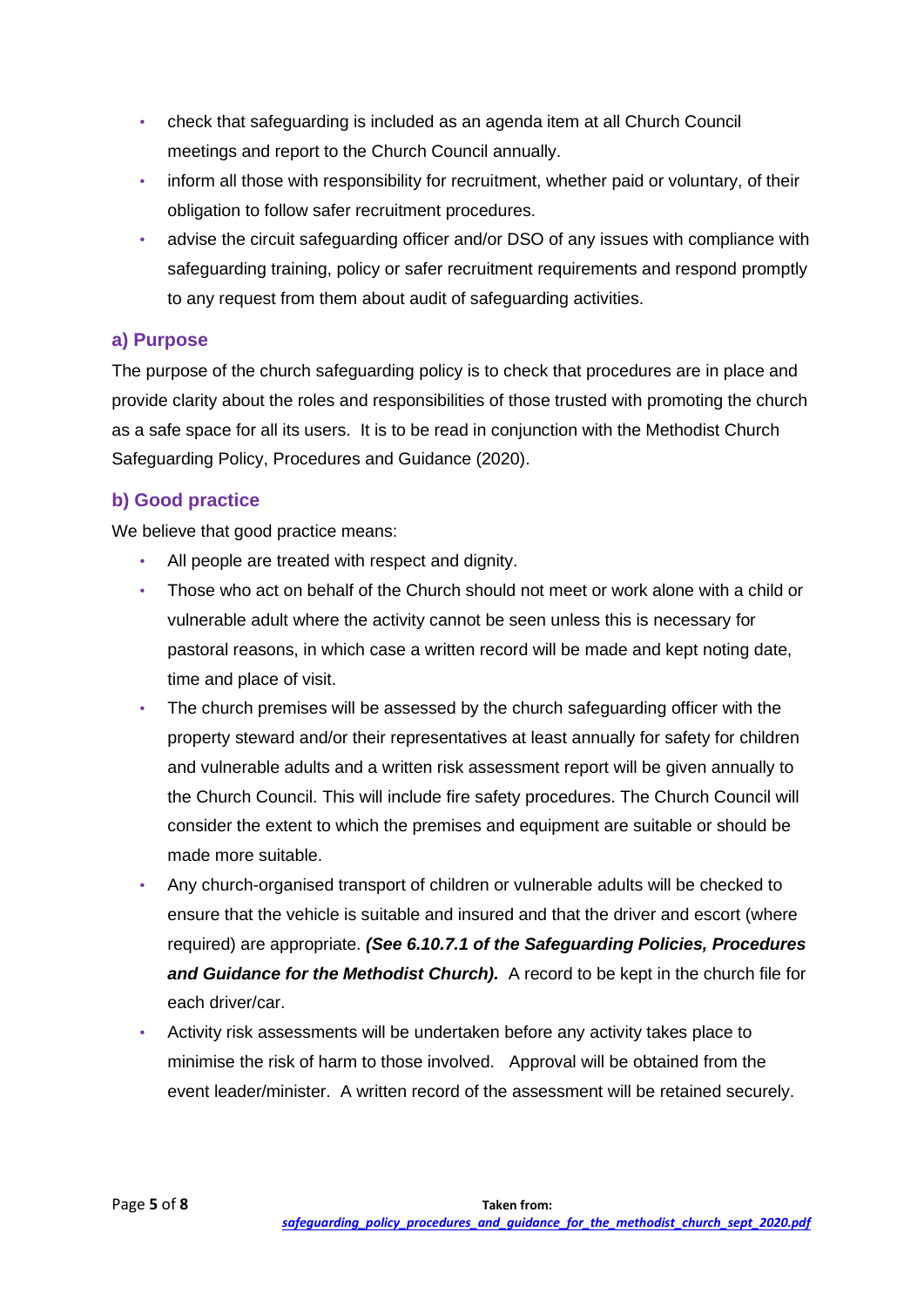• Promotion of safeguarding is recognised to include undertaking those tasks which enable all God's people to reach their full potential. The Church Council will actively consider the extent to which it is succeeding in this area.

These things are to safeguard those working with children, young people and those adults who may be vulnerable

# **c) Appointment and training of workers in the church**

Workers will be appointed after a satisfactory DBS disclosure and following the safer recruitment procedures of the Methodist Church. Each worker will have an identified supervisor who will meet at regular intervals with the worker. A record of these meetings will be agreed and signed and the record kept. Each worker will be expected to undergo Foundation Module (*2020 Edition*) safeguarding training, within the first 6 months *(agreed by Methodist Conference in 2011 -Creating Safer Space Report)* of appointment. The other training needs of each worker will be considered (such as food hygiene, first aid and lifting and handling).

### **d) Pastoral visitors**

Pastoral visitors will be supported in their role with the provision of *Foundation Module* (*2020 Edition*) safeguarding training upon appointment. If they are undertaking tasks for which a DBS would be required, this will be undertaken prior to appointment.

**e) Guidelines for working with children, young people and vulnerable adults** 

A leaflet outlining good practice and systems should be given to everyone who works with children, young people and vulnerable adults. This leaflet will be reviewed annually. $2$ 

### **f) Ecumenical events**

Where ecumenical events happen on church premises, safeguarding is the responsibility of this Church Council.

### **g) Events with church groups off the premises**

Adequate staffing, a risk assessment and notification of the event will be given to the church safeguarding officer PRIOR to the agreement for any event or off site activity. Notification of the event will be given to the church council secretary:…………………………………..(name of church council secretary.

If the activity is unusual or considered to be high risk the church safeguarding officer will contact the circuit safeguarding officer in order that it can be ratified or any queries raised.

 $\overline{2}$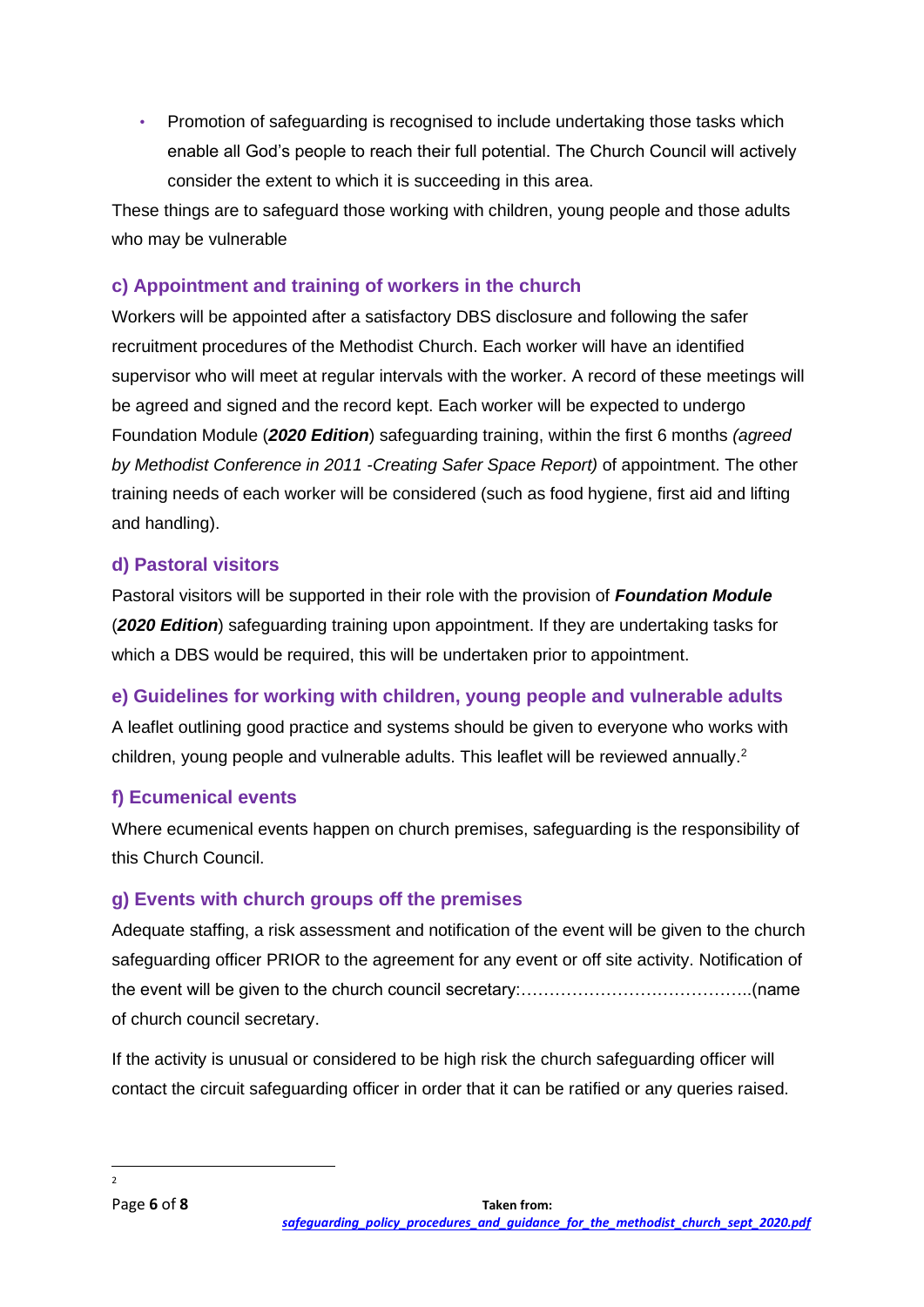### **h) Other groups on church premises**

Where the building is hired for outside use, the hirer signing the letting agreement (www.tmcp.org.uk/property/letting-property-and-third-party-use) will be given a copy of that agreement […]. The lettings secretary will consider the various users of the building in making lettings. All lettings will be notified to the church safeguarding officer who will keep the records and take advice as appropriate from both the DSO and circuit safeguarding officer.

### **i) Complaints procedure**

There is a formal complaints procedure within the Methodist Church, which allows issues to be raised about actions or behaviour by a member or officer of the Church. In addition, employed staff will be subject to relevant contractual procedures. All complaints will be responded to with care, diligence and impartiality. The provisions of Part 11 of the Constitutional Practice and Discipline of the Methodist Church will be followed. A complaint should be addressed to the superintendent minister, the Revd. [NAME]. If a complaint is made to another person it should be referred to them. Meetings will be arranged with the person making the complaint and, usually, the person against whom the complaint has been made, in an attempt to resolve it.

If the complaint is against the superintendent, it should be sent to the District Chair, the Revd. [NAME] at [ADDRESS].

Safeguarding officers must be informed of any complaint or issue relating to the potential abuse of children or adults who may be vulnerable. They will support prompt action to respond to the circumstances of any safeguarding concern, whether or not any party involved wishes to make a formal complaint through the Methodist Church.

#### **Review**

This policy will be reviewed annually by the Church Council. Next review date: .............................

#### **j) Key concepts and definitions**

• A child is anyone who has not yet reached their eighteenth birthday. The fact that a child has reached 16 years of age, is living independently or is in further education, a member of the armed forces, in hospital or in custody in the secure estate, does not change their status or entitlements to services or protection.